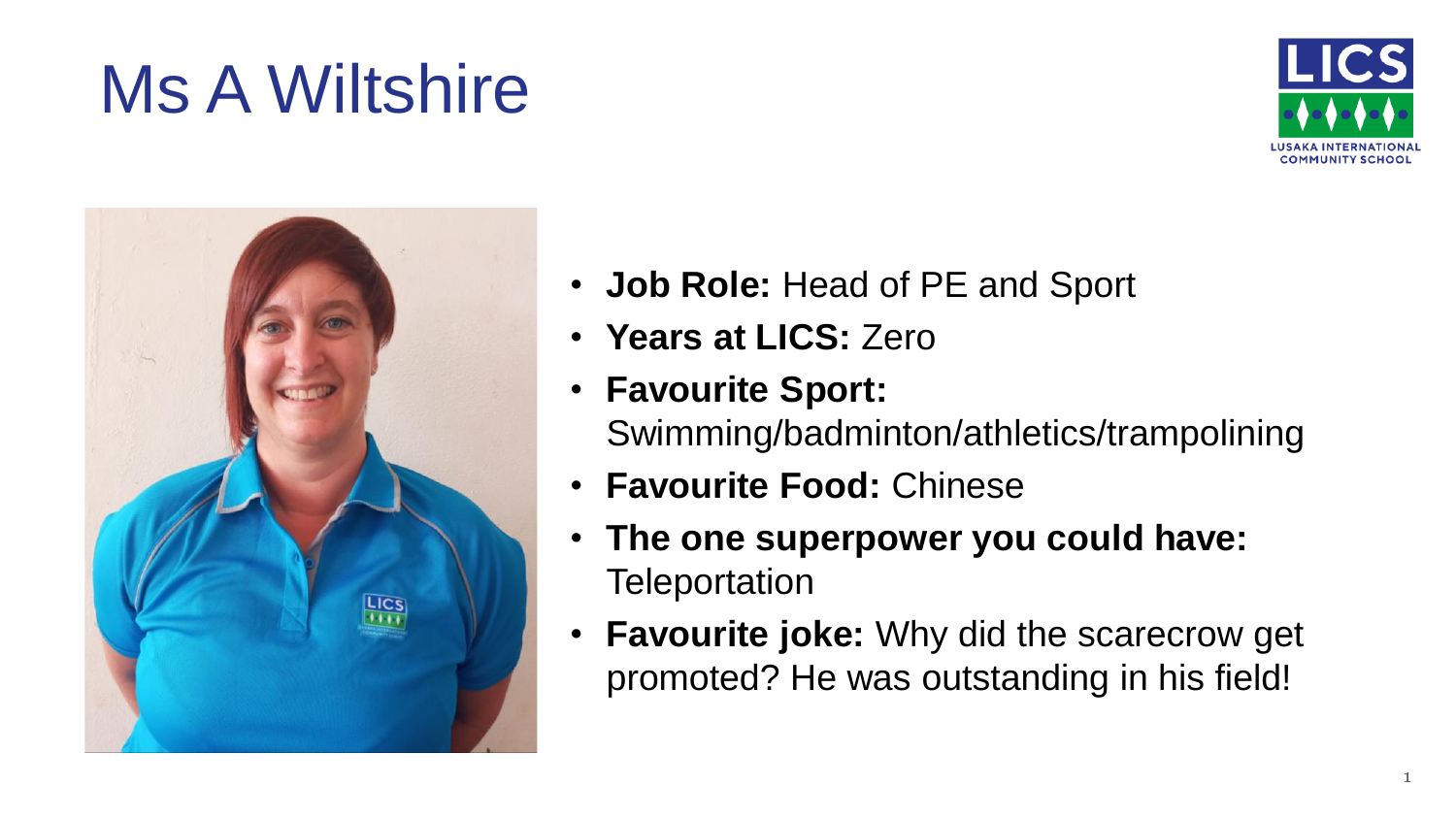#### 2

## Ms V Pitts



- **Years at LICS:** 1 and a half years
- **Favourite Sport:** Dance/ Trampolining/ Netball
- **Favourite Food:** Chocolate
- **The one superpower you could have:** Flying
- **Favourite joke:** what do you call a 3-legged Donkey? … Wonkey



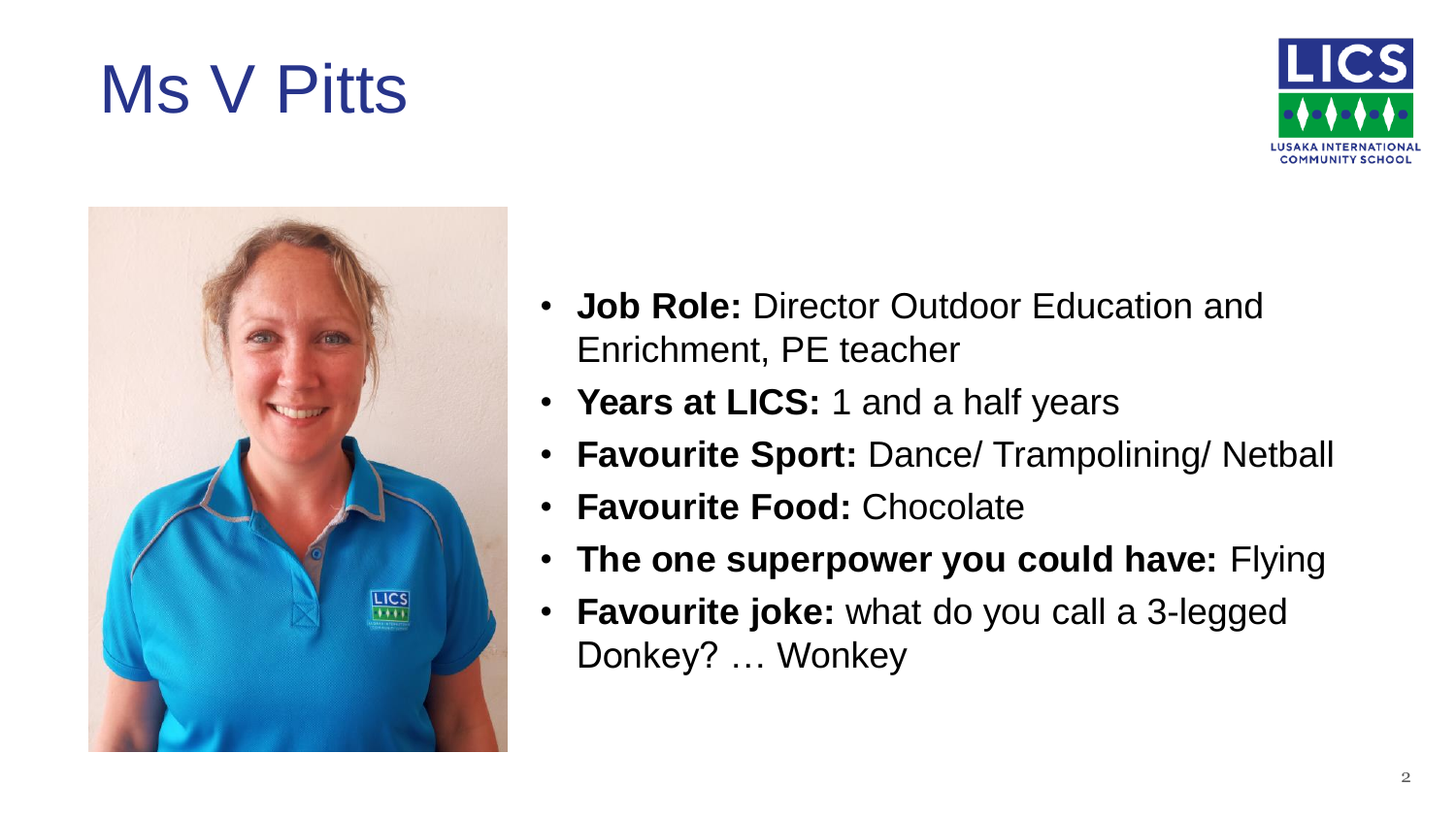## Mr N Mabutwe





- **Job Role:** PE Teacher
- **Years at LICS:** 8 years
- **Favourite Sport:** Basketball
- **Favourite Food:** Foiled fish
- **The one superpower you could have:** None
- **Favourite joke:** Anything that gets me laughing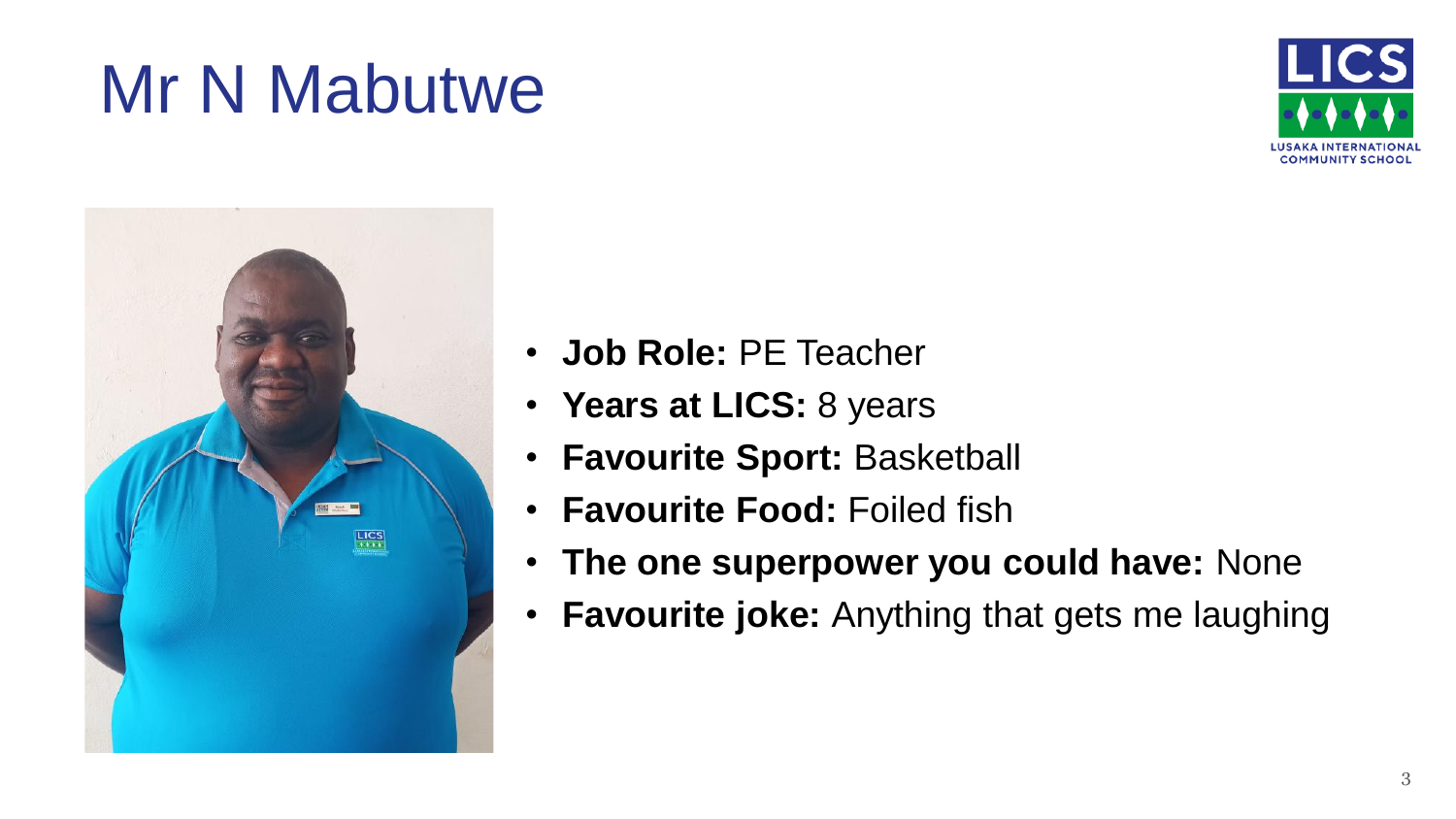#### Miss J Mwamba





- **Job Role:** Assistant Teacher
- **Years at LICS:** 13 years
- **Favourite Sport:** Swimming
- **Favourite Food:** Nshima with Kapenta
- **The one superpower you could have:**
- **Favourite joke:**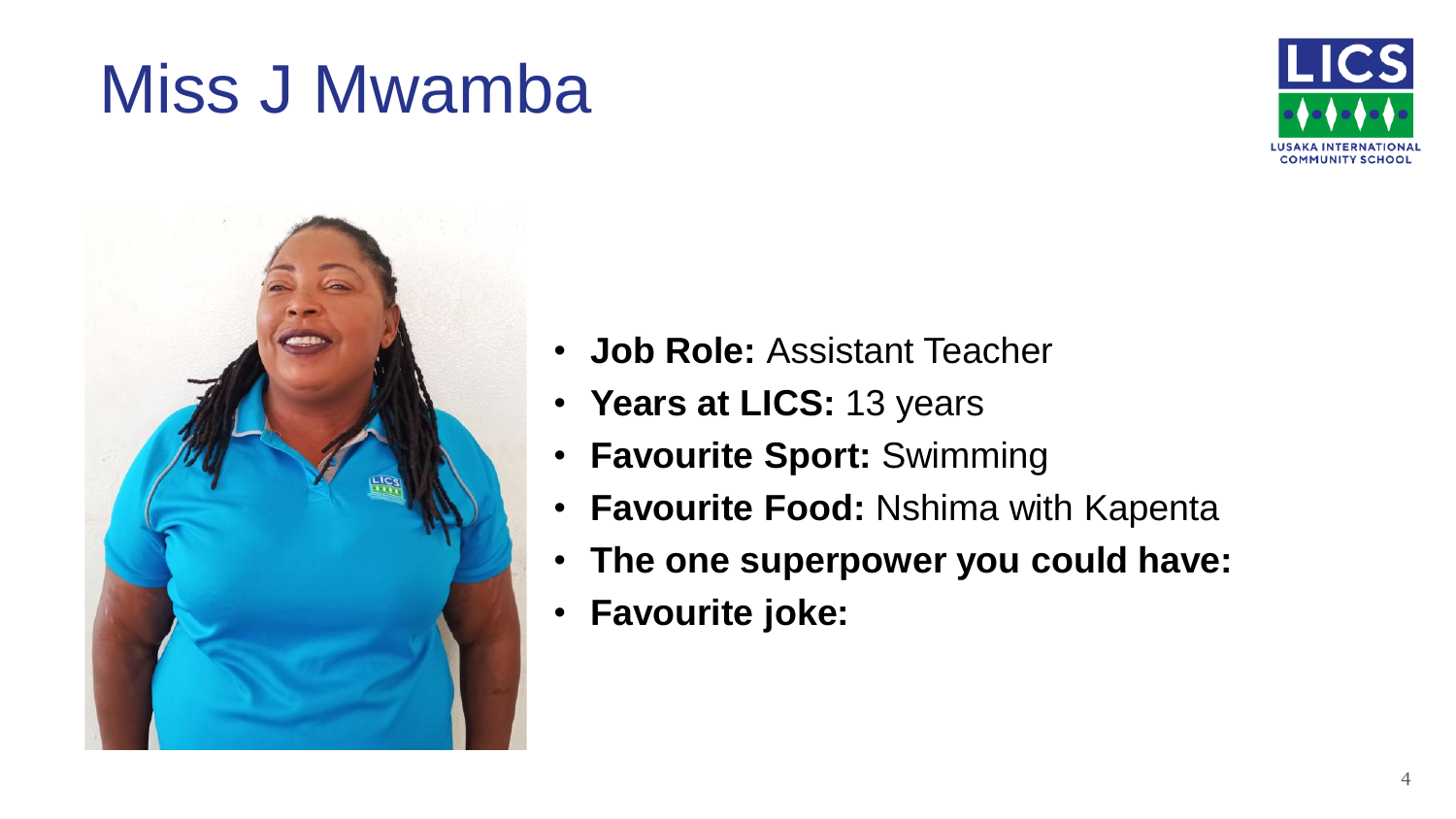# Mr M Muchindu





- **Job Role:** Sports & PE Administrator. Warriors **Secretary**
- **Years at LICS:** 3 years
- **Favourite Sport:** Rugby Union
- **Favourite Food:** Nshima, Rape, Impwa, Beans, Finkubala, T-Bone.
- **The one superpower you could have:** Ability to heal.
- **Favourite joke:** What do you call a dog that can do magic? A Labracadabrador.